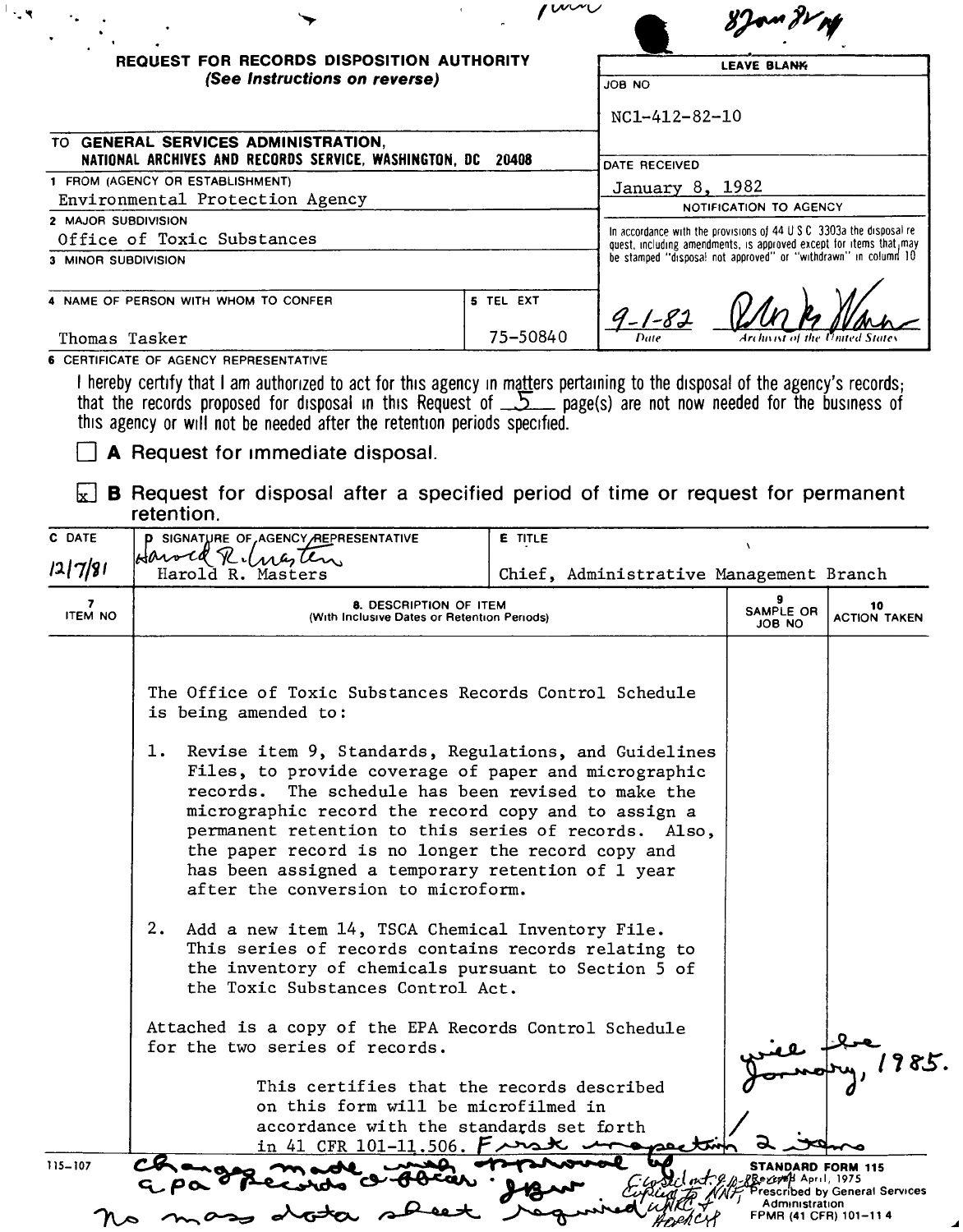|              | <b>SCHED.NO</b><br>U.S. ENVIRONMENTAL PROTECTION AGENCY-RECORDS CONTROL SCHEDULES                                                                                                                                                                                                                                                                                                                                                                                                                                                                                                                                     |                                                                                                                                                                                                                           |                           |
|--------------|-----------------------------------------------------------------------------------------------------------------------------------------------------------------------------------------------------------------------------------------------------------------------------------------------------------------------------------------------------------------------------------------------------------------------------------------------------------------------------------------------------------------------------------------------------------------------------------------------------------------------|---------------------------------------------------------------------------------------------------------------------------------------------------------------------------------------------------------------------------|---------------------------|
|              | TITLE OF SCHEDULE<br>OFFICE OF TOXIC SUBSTANCES RECORDS                                                                                                                                                                                                                                                                                                                                                                                                                                                                                                                                                               | <b>COVERAGE OF SCHEDULE</b><br>APPLICABLE HEADQUARTERS OFFICE                                                                                                                                                             | 20                        |
| <b>ITEM</b>  | NAME AND DESCRIPTION OF RECORD/FILE                                                                                                                                                                                                                                                                                                                                                                                                                                                                                                                                                                                   | RETENTION PERIOD AND DISPOSITION                                                                                                                                                                                          |                           |
| 6.<br>V.     | Laboratory Test Methods File. A collection of source materials on<br>various analytical methods used in testing chemical substances for<br>toxicity. Records used in determining the most appropriate and<br>scientifically reliable method of premarket testing of toxic<br>substances. Records consist of journal articles, technical reports,<br>studies of other agencies and research groups, etc.<br>In-House Special Studies Files. Contains documents related to<br>conducting in-house special studies on toxic substances. Studies<br>cover topics such as environmental levels of toxic substances such as | Retention: Retain 15 years.<br>Disposition: Review in office every 5 years, keeping records of<br>continuing value and destroying other materials. Transfer to the<br>FRC, hold 10 years, then destroy when 15 years old. |                           |
|              | PCB, disease correlation studies, etc.<br>a. Final Reports. Includes printed or manuscript copy,<br>evaluation, and comments, if any.                                                                                                                                                                                                                                                                                                                                                                                                                                                                                 | Retention: Retain 20 years.<br>Disposition: Break file upon completion of study. Keep in<br>office for 2 years, then transfer to the FRC. Reep in the<br>FRC for 18 years, then destroy.                                  |                           |
|              | b. Working Papers. Includes records used in gathering data for<br>study and administrative records such as trip reports and other<br>expense records.                                                                                                                                                                                                                                                                                                                                                                                                                                                                 | Retention: Retain 5 years.<br>Disposition: Break file upon completion of study. Keep in<br>office 1 year, then transfer to the FRC. Keep in the FRC for<br>4 years, then destroy.                                         | RECORDS MANAGEMENT MANUAL |
| $\mathbf{8}$ | Legislation File. Includes records related to environmental and<br>toxic substances legislative proposals used for review and comment.<br>Included are Federal Water Pollution Control Act (Sections 307a, 311,<br>and 403), Safe Drinking Water Act, and other legislation. Records<br>consist of proposed statutory language, strategy papers, proposed<br>list of substances to be controlled, comments, and other related<br>papers.                                                                                                                                                                              | Retention: Retain 6 years.<br>Disposition: Break file every congressional session. Keep in<br>office for 6 years, then destroy.                                                                                           |                           |
| 9.           | Standards, Regulations, and Guidelines Files. Includes documents<br>relating to the development of rules and regulations providing for<br>the control of toxic substances. Records consist of transcripts and<br>unpublished technical background documents, work group agendas, meeting<br>notes, minutes, technical reports, internal papers, Agency and pub-<br>lished comments, and other related records.                                                                                                                                                                                                        |                                                                                                                                                                                                                           |                           |
|              | TSCA Records Containing Confidential Business Information (CBI).                                                                                                                                                                                                                                                                                                                                                                                                                                                                                                                                                      | <b>Ketention:</b><br>Paper Records. Retain 1 year after conversion to microform<br>а.<br>has been completed.                                                                                                              |                           |

 $\hat{\mathbf{v}}$ 

 $\begin{array}{c} \frac{1}{2} \\ \frac{1}{2} \\ 0 \end{array}$ 

 $\mathbf{r}$ 

 $\bar{z}$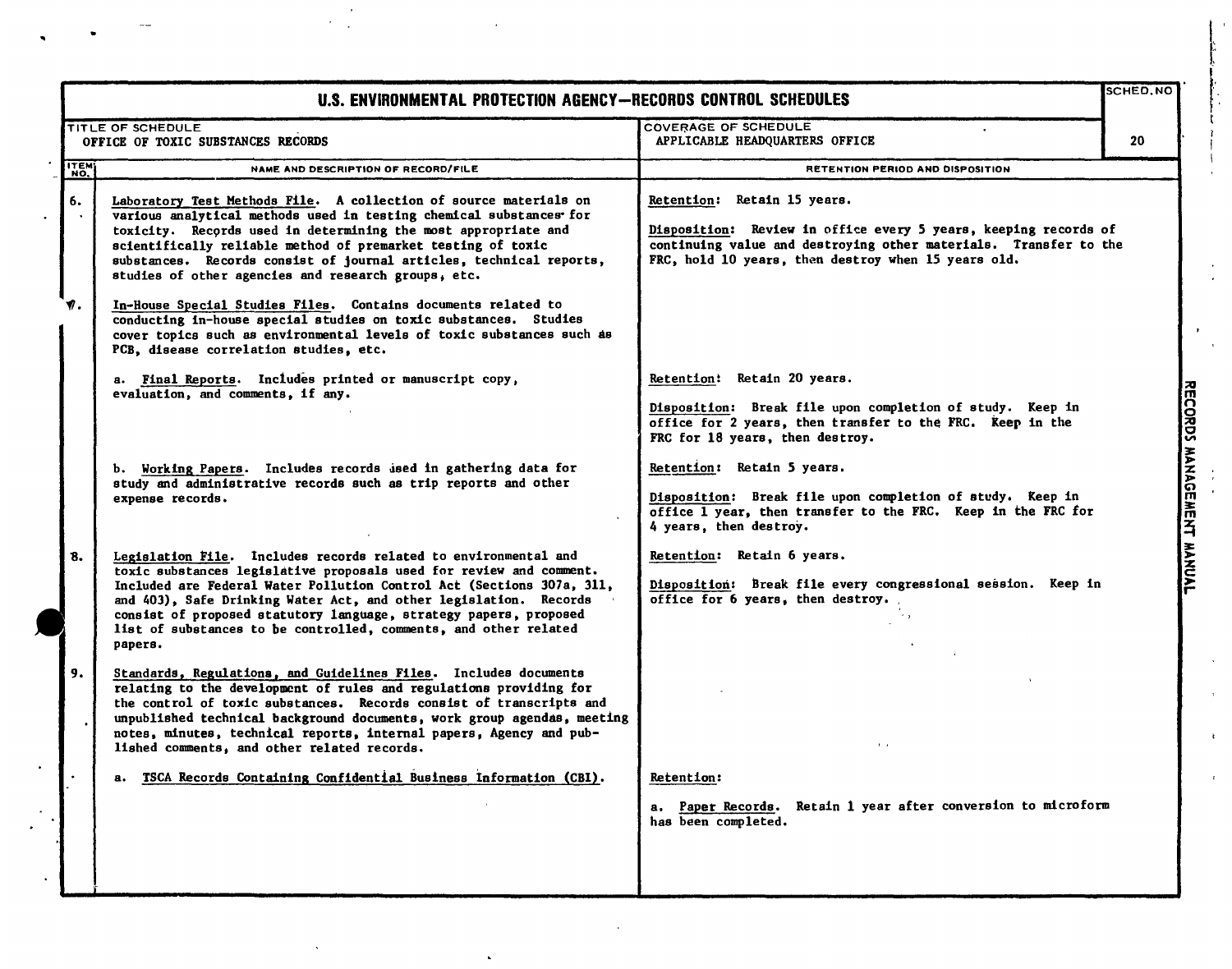| TITLE OF SCHEDULE |                                     | U.S. ENVIRONMENTAL PROTECTION AGENCY-RECORDS CONTROL SCHEDULES<br><b>COVERAGE OF SCHEDULE</b>                                                                                                                                                                                                                                                        |
|-------------------|-------------------------------------|------------------------------------------------------------------------------------------------------------------------------------------------------------------------------------------------------------------------------------------------------------------------------------------------------------------------------------------------------|
|                   | OFFICE OF TOXIC SUBSTANCES RECORDS  | APPLICABLE HEADQUARTERS OFFICE<br>20                                                                                                                                                                                                                                                                                                                 |
| <b>TTEM</b>       | NAME AND DESCRIPTION OF RECORD/FILE | RETENTION PERIOD AND DISPOSITION                                                                                                                                                                                                                                                                                                                     |
|                   |                                     | b. Microform Copy. Permanent.                                                                                                                                                                                                                                                                                                                        |
|                   |                                     | Disposition:                                                                                                                                                                                                                                                                                                                                         |
|                   | $1 - 1$                             | a. Paper Records. Keep in office 1 year after conversion to<br>microform has been completed and microform is verified for<br>completeness, then destroy.                                                                                                                                                                                             |
|                   |                                     | b. Office Microform Copy. Keep working copy in office until no<br>longer needed, then destroy.                                                                                                                                                                                                                                                       |
|                   |                                     | c. Permanent Microform Copy. Send Silver hallde duplicate micro-<br>form record plus one copy (oilver, diazo, or vesicular) to NARS,<br>Records Disposition Division (NGB) after conversion has been completed<br>for storage in NARG, Hachine-Readable-Division. (NNR) vault. Offer to<br>NARS when 20 years older silver house and the<br>aumenst. |
| ъ.                | Public Files of ISCA Records.       | so, or vesicular<br>Retention:<br>Transfer carriared in<br>frem in crew 'tto                                                                                                                                                                                                                                                                         |
|                   |                                     | a. Paper Records. Retain 1 year after conversion to microform)<br>has been completed.<br>Deves to WNRC peoples.<br>statingly panding culture<br>b. Microform Copy. Permanent. NARS.                                                                                                                                                                  |
|                   |                                     | Disposition:                                                                                                                                                                                                                                                                                                                                         |
|                   |                                     | a. Paper Records. Keep in office 1 year after conversion to<br>microform has been completed and microform is verified for complete-<br>ness, then destroy.                                                                                                                                                                                           |
|                   |                                     | b. Office Microform Copy. Keep working copy in office until no<br>longer needed, then destroy.                                                                                                                                                                                                                                                       |
|                   |                                     | c. Permanent Microform Copy. Send silver halide duplicate mieroform<br>non the fact of the Boords<br>ed plus one copy (silver, die<br>Disposition Division (NCD) after conversion has been completed for<br>sterage-in NARS. Machine Readable Division (NMR) Vault. Offer to<br>NARS when 20 years old over silver Rolide microfor                   |
| $\mathbf{c}$ .    | Other Microform Copies.             | record plino are silver, diago are<br>Retention: As below. wesnessed drapplicate Tre                                                                                                                                                                                                                                                                 |
|                   |                                     | Disposition: Destroy when no longer needed.<br>in cuerie fort bevoor to write for                                                                                                                                                                                                                                                                    |
|                   |                                     |                                                                                                                                                                                                                                                                                                                                                      |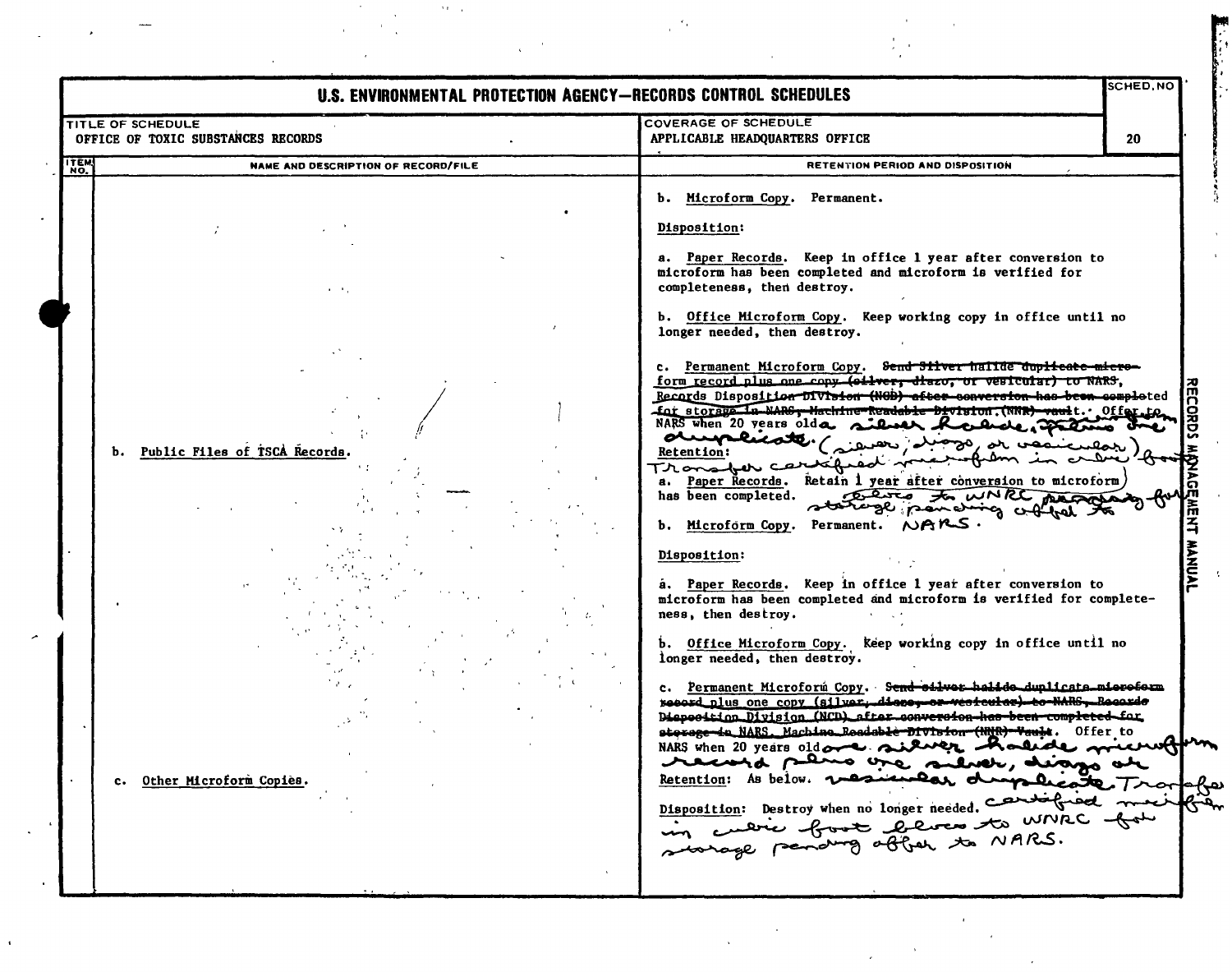|             | U.S. ENVIRONMENTAL PROTECTION AGENCY-RECORDS CONTROL SCHEDULES                                                                                                                                                                                                                                                                                                                                                                  |                                                                                                                                             | SCHED.NO |
|-------------|---------------------------------------------------------------------------------------------------------------------------------------------------------------------------------------------------------------------------------------------------------------------------------------------------------------------------------------------------------------------------------------------------------------------------------|---------------------------------------------------------------------------------------------------------------------------------------------|----------|
|             | TITLE OF SCHEDULE                                                                                                                                                                                                                                                                                                                                                                                                               | COVERAGE OF SCHEDULE                                                                                                                        |          |
|             | OFFICE OF TOXIC SUBSTANCES RECORDS                                                                                                                                                                                                                                                                                                                                                                                              | APPLICABLE HEADQUARTERS OFFICE                                                                                                              | 20       |
| <b>ITEM</b> | NAME AND DESCRIPTION OF RECORD/FILE                                                                                                                                                                                                                                                                                                                                                                                             | RETENTION PERIOD AND DISPOSITION                                                                                                            |          |
| 10.         | Environmental Impact Statement Review and Comment File. Includes<br>staff comments on environmental impact statements review by foxic<br>substances program staff.                                                                                                                                                                                                                                                              | Retention: Retain 5 years.<br>Disposition: Break file upon completion of review. Keep in office<br>for 5 years, then destroy.               |          |
| 11.         | Toxic Substances Bibliography and Literature Abstracts Card File.<br>Includes 5 x 8 cards showing citations and abstracts of literature<br>related to toxic substances. Literature sources include scientific<br>journal articles, technical publications and research reports, doctoral<br>dissertations, etc. Topical categories include: Animal studies,<br>chemical studies, analytical methods, and environmental studies. | Retention: Retain indefinitely in office.<br>Disposition: Keep in office as a technical reference source,<br>destroy when no longer needed. |          |
| 12.         | PCB Program Files. Includes information related to PCB<br>(polychlorinated biphenyls) used as basis for regulation development.<br>Records consist of 308 letters, surveillance and analysis information,<br>records showing quantities produced, sales and use data, action plan,<br>and other related records.                                                                                                                | Retention: Retain 10 years.<br>Disposition: Break file upon completion of project. Keep in<br>office for 10 years, then destroy.            |          |
| 13.         | PCB Monitoring Data Base. Includes data collection by regional<br>offices and from national and local monitoring program showing.<br>levels of PCB's in industrial sites, bodies of water, fish and<br>wildlife, sediment, etc. Used in preparation of report on PCB levels<br>in the environment.                                                                                                                              |                                                                                                                                             |          |
|             | a. Report. Printed report of PCB levels in the environment.                                                                                                                                                                                                                                                                                                                                                                     | Retention: Dispose of in accordance with item 7a above.                                                                                     |          |
|             |                                                                                                                                                                                                                                                                                                                                                                                                                                 | Disposition: See retention above.                                                                                                           |          |
|             | b. Monitoring Data. Includes computer printouts from national<br>monitoring networks (STORET) and local networks.                                                                                                                                                                                                                                                                                                               | Retantion: Dispose of in accordance with item 76 above.                                                                                     |          |
|             |                                                                                                                                                                                                                                                                                                                                                                                                                                 |                                                                                                                                             |          |
|             |                                                                                                                                                                                                                                                                                                                                                                                                                                 | Disposition: See retention above. X .                                                                                                       |          |
| 14.         | TSCA Chemical Inventory File. Contains documentation relating to the<br>inventory of chemicals pursuant to Section 5 of the Toxic Substances<br>Control Act. Records consist of TSCA Chemical Substance Inventory<br>Report (EPA Forms 7710-3B & 7710-3C); correspondence between EPA and<br>the submitter, corrected data and replacement of data submitted, and<br>other related records.                                     |                                                                                                                                             |          |
|             | TSCA Records Containing Confidential Business Information (CBI).<br>а.                                                                                                                                                                                                                                                                                                                                                          | Retention:                                                                                                                                  |          |
|             |                                                                                                                                                                                                                                                                                                                                                                                                                                 | Retain 1 year after conversion to microform<br>a. Paper Records.<br>has been completed.                                                     |          |
|             |                                                                                                                                                                                                                                                                                                                                                                                                                                 | Permanent.<br>Microform Copy.<br>ь.                                                                                                         |          |
|             |                                                                                                                                                                                                                                                                                                                                                                                                                                 |                                                                                                                                             |          |

 $\mathcal{L}^{\mathcal{L}}(\mathcal{L}^{\mathcal{L}}(\mathcal{L}^{\mathcal{L}}(\mathcal{L}^{\mathcal{L}}(\mathcal{L}^{\mathcal{L}}(\mathcal{L}^{\mathcal{L}}(\mathcal{L}^{\mathcal{L}}(\mathcal{L}^{\mathcal{L}}(\mathcal{L}^{\mathcal{L}}(\mathcal{L}^{\mathcal{L}}(\mathcal{L}^{\mathcal{L}}(\mathcal{L}^{\mathcal{L}}(\mathcal{L}^{\mathcal{L}}(\mathcal{L}^{\mathcal{L}}(\mathcal{L}^{\mathcal{L}}(\mathcal{L}^{\mathcal{L}}(\mathcal{L}^{\mathcal{L$ 

·' , " ,"I